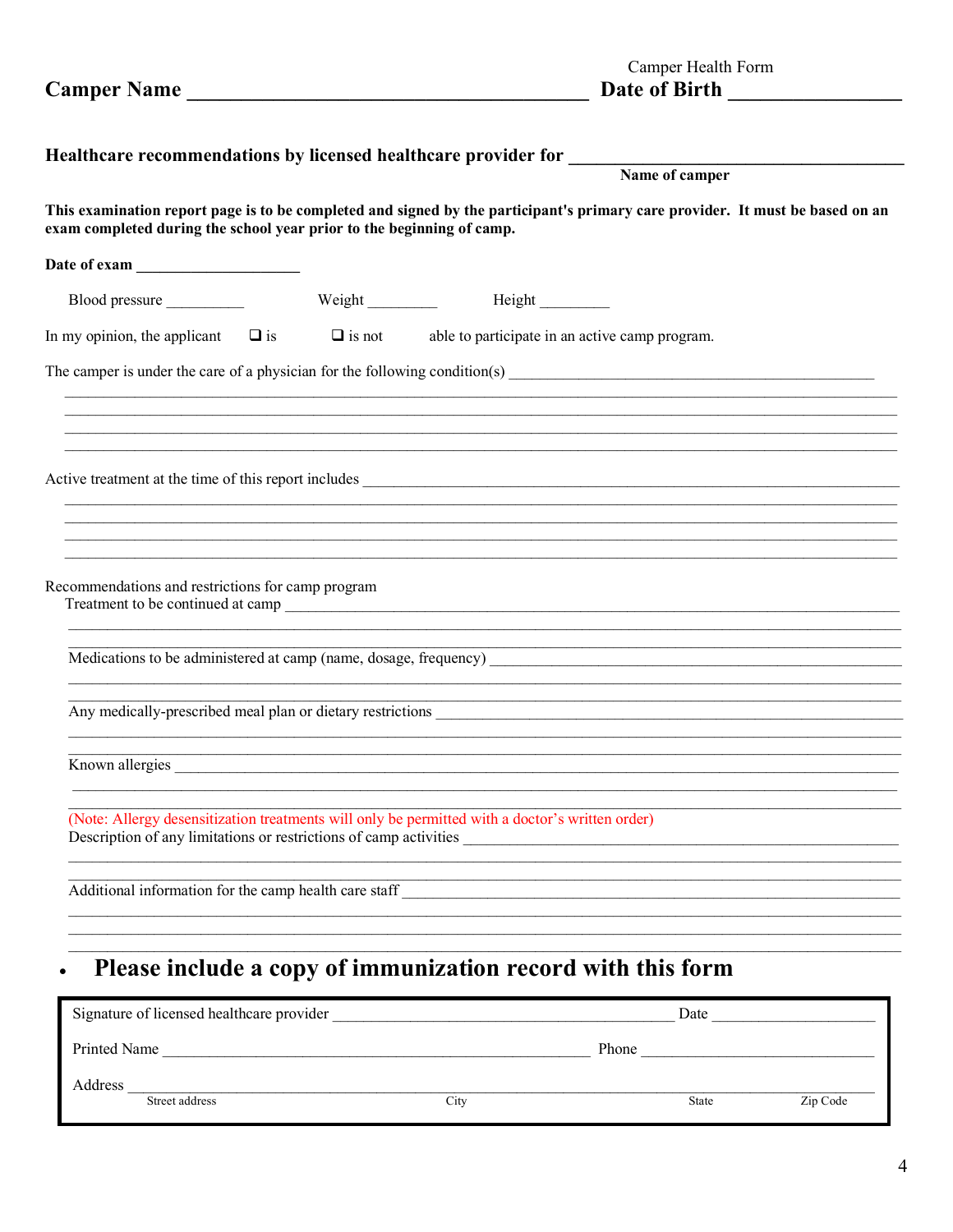## New England Music Camp - Permission to Treat

| Campers Name: |               |              |          |
|---------------|---------------|--------------|----------|
|               | Last          | First        | Middle   |
| Home Address: |               |              |          |
|               | <b>Street</b> |              |          |
|               |               |              |          |
|               | City          | <b>State</b> | Zip Code |

## *Medical Permissions*

*Permission to provide necessary treatment or emergency care: I hereby give permission to the medical personnel selected by the camp director to order x-rays, routine tests or treatment; to release any records necessary for insurance purposes; and to provide or arrange related transportation for me or my child. In the event that I cannot be reached in an emergency, I hereby give permission to the physician selected by the camp director to secure and administer treatment, including hospitalization, for the person named above. This completed form may be photocopied for trips outside of camp.*

*I also understand and agree to abide by the restrictions placed on my camp activities.*

*Parent/Guardian Authorization: The health history (provided in camper account) is correct and complete as far as I know, and the person herein described has permission to engage in all camp activities except as noted.*

Parent or Legal Guardian Name (Print): \_\_\_\_\_\_\_\_\_\_\_\_\_\_\_\_\_\_\_\_\_\_\_\_\_\_\_\_\_\_\_\_\_\_\_\_\_

Parent or Legal Guardian Signature: \_\_\_\_\_\_\_\_\_\_\_\_\_\_\_\_\_\_\_\_\_\_\_\_\_\_\_\_\_\_\_\_\_\_\_\_\_\_\_\_

Date: \_\_\_\_\_\_\_\_\_\_\_\_\_\_\_\_\_\_\_\_\_\_\_\_\_\_\_\_\_\_\_\_\_\_\_\_\_\_\_\_\_\_\_\_\_\_\_\_\_\_